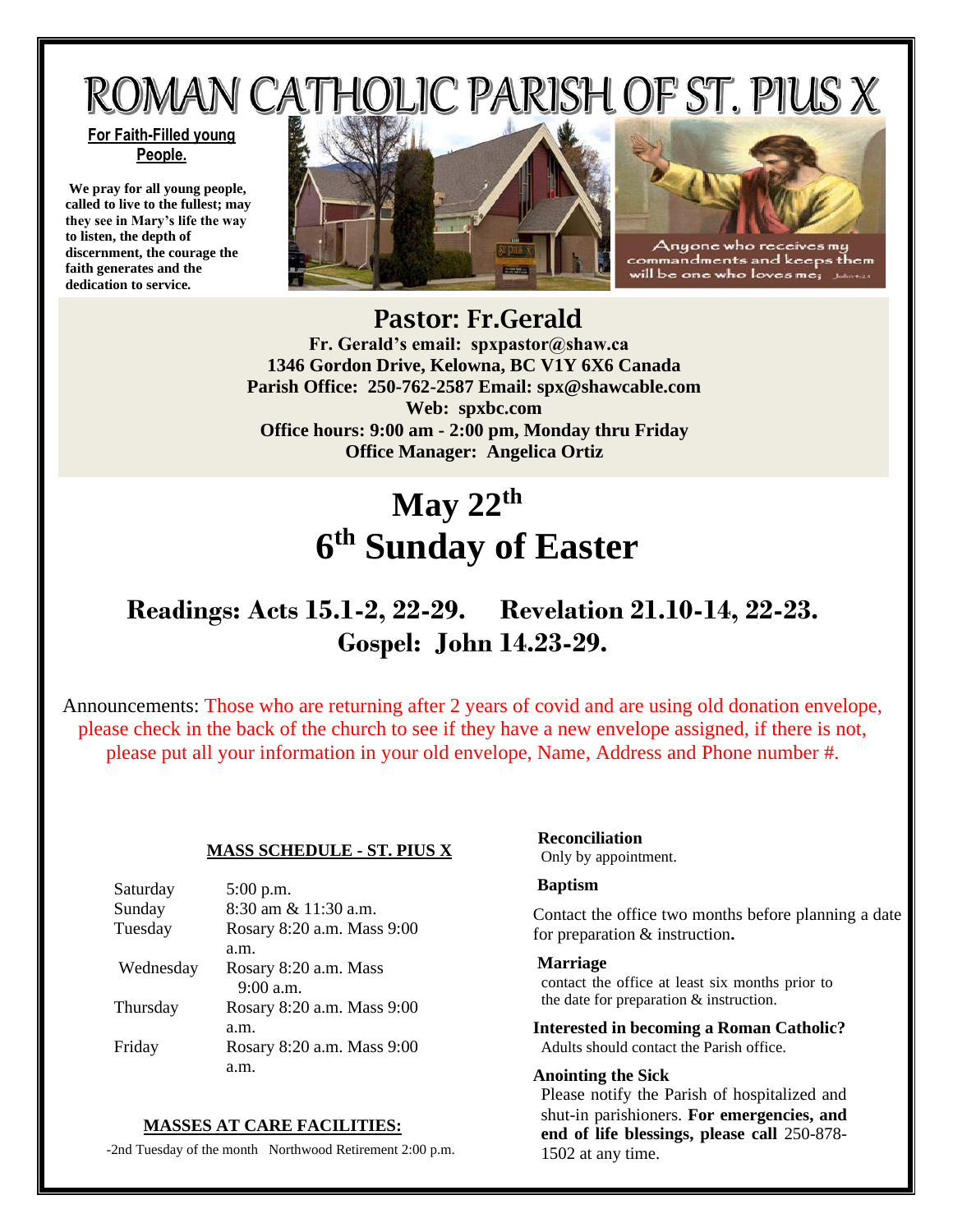**Please pray for the sick and injured at home and in hospital,** especially Tessa McGibbon, June Hanushchak, Elizabeth Gutenberg, Christine Zlogar, Leona LaPierre, Mona Hawco, Vince Cummings, Oliver Fabris, James McGlinchey, Rita Gemin, Betty Klinger, Desjardins Family, Trudy Szulkies, Brenda Campbell, Arlene Pilgrim, Ashleigh Landry, Ernie Poitras, Kelly Howden, Manuela Ungureanu, Dana Duguay, Cathie Lock, Rick Lock, PJ Cuomo, Pam Renzi, Evelyn Burzminski, Dan Ryder, Dario & Irene Nonis, Patricia Graham, Beatriz Hernandez, Jo Stewart, Anita Kurapatwa, Marilyn Butts, Helen Curran.

| <b>WEEKLY MASS INTENTIONS</b> |          |                                           |          |  |
|-------------------------------|----------|-------------------------------------------|----------|--|
| Saturday                      | May $21$ | Maria Basnett                             | -INT-    |  |
| Sunday                        | May 22   | Parishioners of St. Pius X                | $-INT-$  |  |
| Sunday                        | May 22   | H.S.Wai                                   | $-R -$   |  |
| Tuesday                       | May 24   | Attilio & Albina Gemin                    | $-R-$    |  |
| Wednesday                     | May 25   | Warren Whissell                           | $-R -$   |  |
| Thursday                      | May $26$ | Mark Froehelr                             | $-R -$   |  |
| Friday                        | May 27   | Tom Burzuk Bday                           | $-INT-$  |  |
| Saturday                      | May 28   | Noreen & Paul Tenechuck Her BDay          | $- INT-$ |  |
| Sunday                        | May 29   | Parishioners of St. Pius X                | $-INT-$  |  |
| Sunday                        | May 29   | Mary Ann & Tom Smithwick 50th Anniversary | -INT-    |  |

**Merciful Jesus, grant them a healing of mind and body, and restore their strength and spirit. Amen**

#### **MINISTRY COORDINATORS**

| <b>Religious Education</b>             | Mike Wilson - 250-859-6718                     |  |
|----------------------------------------|------------------------------------------------|--|
|                                        | mikewilson@cisnd.ca                            |  |
|                                        | Ministry Coordinator Terry Squire 250-864-9024 |  |
| <b>Baptism preparation</b>             | Angela Pomeroy 250-317-7670                    |  |
| Pastoral Worker                        | Peter Huang - 250-763-5830                     |  |
| <b>St. Vincent DePaul</b>              | Abel Martins - 250-762-0902                    |  |
| Rachel's Vineyard Vicki                | 250-762-2273                                   |  |
| info@rachelsvineyardkelowna.com        |                                                |  |
| <b>St. Pius X Women's Ministry</b>     |                                                |  |
|                                        | Angela Pomeroy - 250-317-7670                  |  |
| <b>Social Outreach</b>                 |                                                |  |
| Victoria Oppertshauser - 250-712-0701  |                                                |  |
| <b>Canadian Food for Children</b>      |                                                |  |
| Angel & Martha Calderer - 236-420-1970 |                                                |  |
| <b>Knights of Columbus</b>             |                                                |  |
| Peter Huang- 250-763-5830              |                                                |  |
| <b>Knight of Columbus Insurance</b>    |                                                |  |
| Joe Faubert -250-488-9805              |                                                |  |
| <b>Catholic Women's League</b>         |                                                |  |
| Mary Ann Rehlinger 250-763-3396        |                                                |  |
| <b>Hospital &amp; Shut-in Visits</b>   |                                                |  |
|                                        | Elizabeth Hobart - 236-420-0599                |  |
|                                        |                                                |  |

 **St. Pius X Custodians** Maria & Nuno Henriques

#### **PARISH COUNCIL MEMBERS**

Jim Mazzei **Chairperson**  Victoria Oppertshauser **Social Justice** Dennis Barnes **Financial Chair**  Martin Landry **Maintenance Chair**  Peter Huang **Pastoral Worker**  Angela Pomeroy **Religious Education**

Mary Ann Rehlinger **Catholic Women's League**



#### **KNIGHTS OF COLUMBUS**

Meet the First Thursday of the month at 7:30 pm at the Columbus Villa. Parish Breakfast every second Sunday of the month from 8:30 am to 11:30 am. Join us today. Visit KofC.org/Join Us



#### **CATHOLIC WOMEN'S LEAGUE**

Meet 2<sup>nd</sup> Tuesday of the quarter after 9:00 am mass. Membership: Mary Ann Rehlinger 250-763-3396



#### **SOCIETY OF ST. VINCENT DE PAUL**

Meet the  $1^{ST}$  & 3<sup>rd</sup> Tuesday of the month at 6:30 pm in the Fr. Mulvihill Room.

#### **KOREAN CATHOLIC COMMUNITY**

**LEGIO** meets each Friday at 11:00 am in the Fr. Martin Room**. COMMUNITY** meets 3<sup>rd</sup> Sunday of the month at 12:30 pm in the Fr. Martin Room.



#### **ST. PIUS X QUILTERS**

Meet each Wednesday at 10:00 am in the Fr. Martin Room.

#### **BIG WHITE MASS**: TBA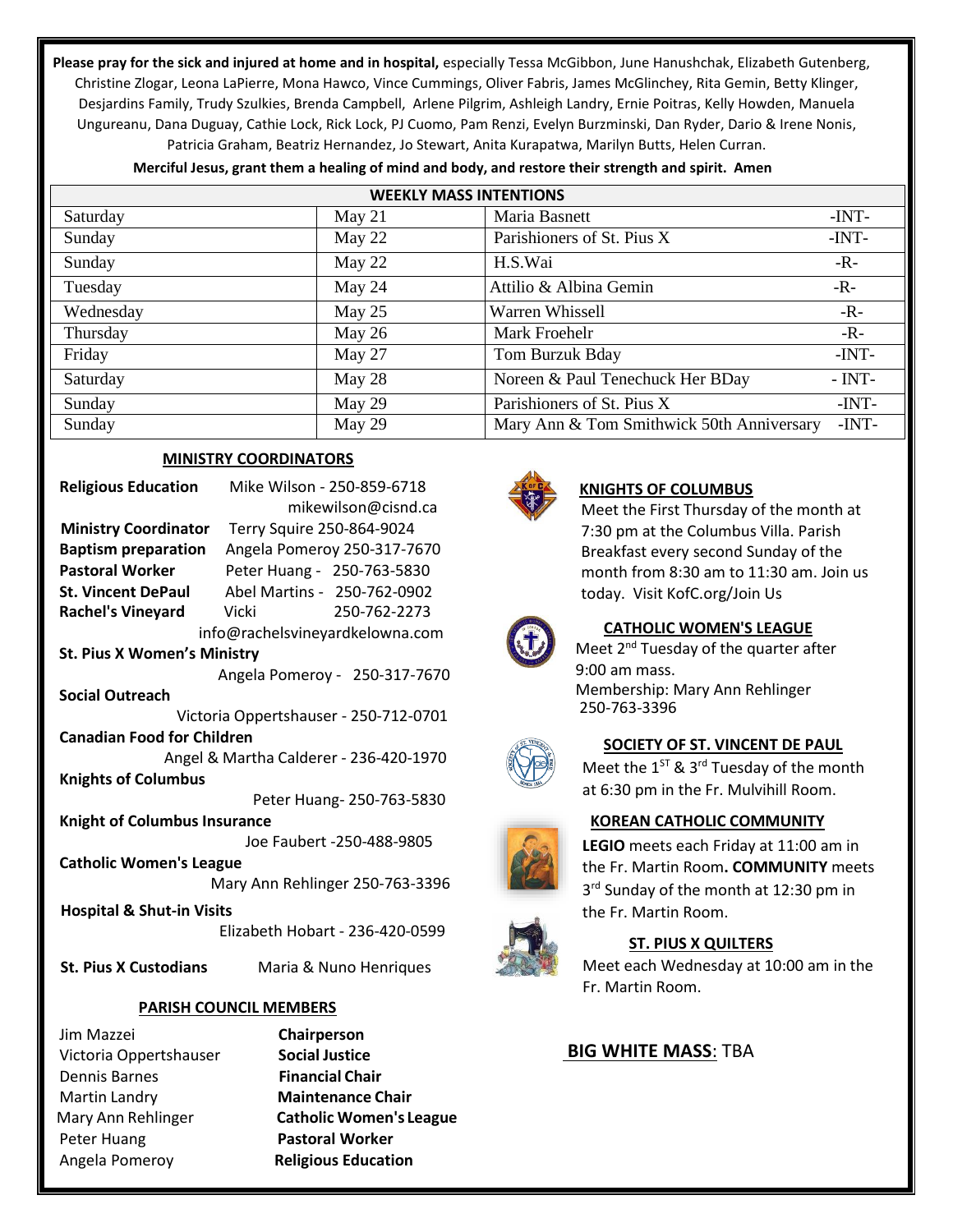# **nter<sup>ac</sup> Now Available<br>Ne-Transfer**

Etransfers are accepted at **St Pius X Parish** Send your offering via etransfer to

[etransfer.spxkelowna@nelsondiocese.org](file:///C:/Users/SPXAdmin/Desktop/Bulletin/Bulletins%202022/etransfer.spxkelowna@nelsondiocese.org) no password is required. **Pilgrimage of Faith donations** are also accepted with no password at [etransfer.pof@nelsondiocese.org.](file:///C:/Users/SPXAdmin/Desktop/Bulletin/Bulletins%202022/etransfer.pof@nelsondiocese.org)

We thank you for your support. God Bless.

#### **WELCOME TO OUR PARISH**

If you are an out-of-town visitor or a guest of a parish family, we are pleased to have you join us in celebration. If you are searching for a place to call "home", why not join our Parish Family? We would love to have you! There is always room for more at the Table of the Lord. Simply complete this form and return it to the Parish office or drop it in the collection basket. Long time residents who are not registered are also invited to fill out the form.

#### **PARISH REGISTRATION**

| <b>NEW PARISHIONER</b>                                |                                                                                                                                  |  |  |
|-------------------------------------------------------|----------------------------------------------------------------------------------------------------------------------------------|--|--|
| <b>INFORMATION CHANGE</b>                             | $\mathsf{L}$                                                                                                                     |  |  |
|                                                       |                                                                                                                                  |  |  |
| <b>ADDRESS:</b>                                       |                                                                                                                                  |  |  |
|                                                       |                                                                                                                                  |  |  |
|                                                       |                                                                                                                                  |  |  |
|                                                       |                                                                                                                                  |  |  |
|                                                       |                                                                                                                                  |  |  |
|                                                       |                                                                                                                                  |  |  |
|                                                       | <b>CHURCH ENVELOPES</b>                                                                                                          |  |  |
|                                                       | Would you like a box of envelopes? Numbered boxes identify                                                                       |  |  |
|                                                       | the donor for income tax purposes. A tax receipt will be issued<br>each year and sent to the address registered with the Parish. |  |  |
| <b>YFS</b>                                            | <b>NO</b>                                                                                                                        |  |  |
| Would you like the bulletin emailed to you each week? |                                                                                                                                  |  |  |
| <b>YFS</b>                                            | NΟ                                                                                                                               |  |  |

 you are interested and would like to be part of our ministry, **We are looking for Eucharist Ministers for all Masses**, if we would love to have you.



#### **WOMEN OF THE PARISH**

The Catholic Women's League of Canada will be holding their 102<sup>nd</sup> annual convention here in Kelowna at the Delta Grand Hotel, this August  $14 - 17$ <sup>th</sup>.

What an opportunity for members and nonmembers alike to check out what this organization is all about. It's an amazing experience to be in a room with hundreds of like-minded women from across Canada, all coming together in faith, to grow in knowledge and love. Everyone is welcome! You can attend all 3 days or just one. We are also asking women to step forward to help the planning committee fulfill our theme Rejoice in the Vineyard of the Lord! If you can give some of your time or would like more information on attending please contact Debbie Cloutier at: debcloutier27@gmail.com.

We encourage you to go to www.cwl.ca for more information on who and what we're all about.

 **Hello There** •Want to join a small group of volunteers who are hard-working, innovative, flexible and cooperative?

 hit hard times. It may be a family break-up, an illness or intend times. Termay be a ramily break up, an inness or<br>injury, or a critical change in circumstances where the next •We use these skills to help people stay housed when they stop is homelessness.

•This group is "Invincible Housing", and it is a special project of The Society of St. Vincent de Paul of the Okanagan Valley. We meet people one-on-one and assist them with small but essential financial and other support for housing. This approach led, in part, to St. Vincent de Paul's nomination as a finalist in the Kelowna Civic Awards as 'Volunteer Group of the Year'!

•We could use a few more good people on our small but mighty team!

•Come for a brief, open meeting on **Saturday, June 4th, 2022**, at 9:30 in the Blue Room of the Immaculate Conception **church hall at 839 Sutherland Avenue** to see what we're about!

•Featuring Grandma Maria's home-made cinnamon buns, good coffee or tea and good plans!

•Questions? Call Peggy at **250- 718-1575** or email [salaberryp2@gmail.com](salaberryp2@gmail.com%20) for more info...



l